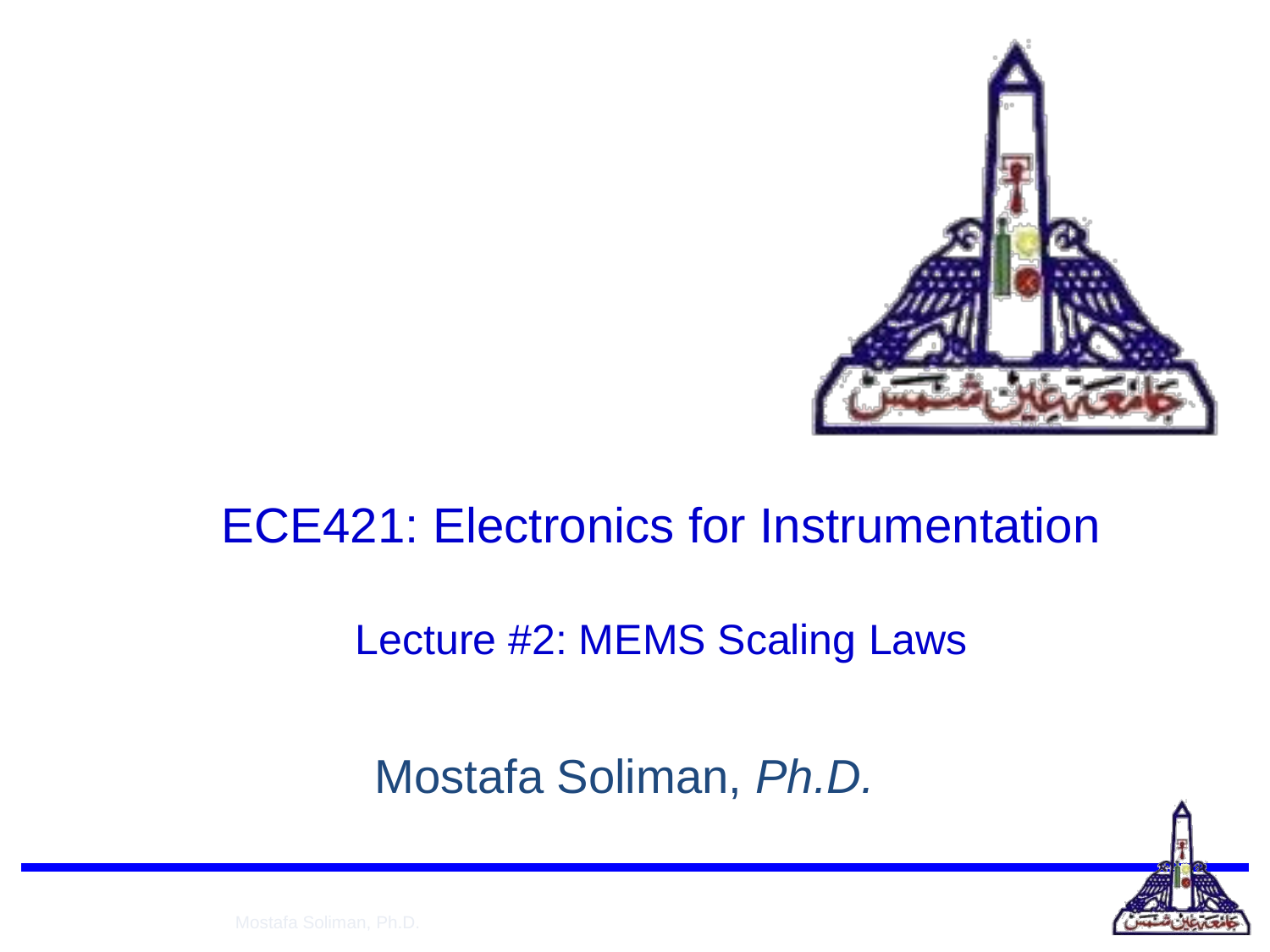

**□ Scaling Systems** 

□ Scaling of Mechanical Systems

□ Scaling of Electrical Components

□ Scaling of Electrostatic Force

□ Scaling of Electromagnetic Force

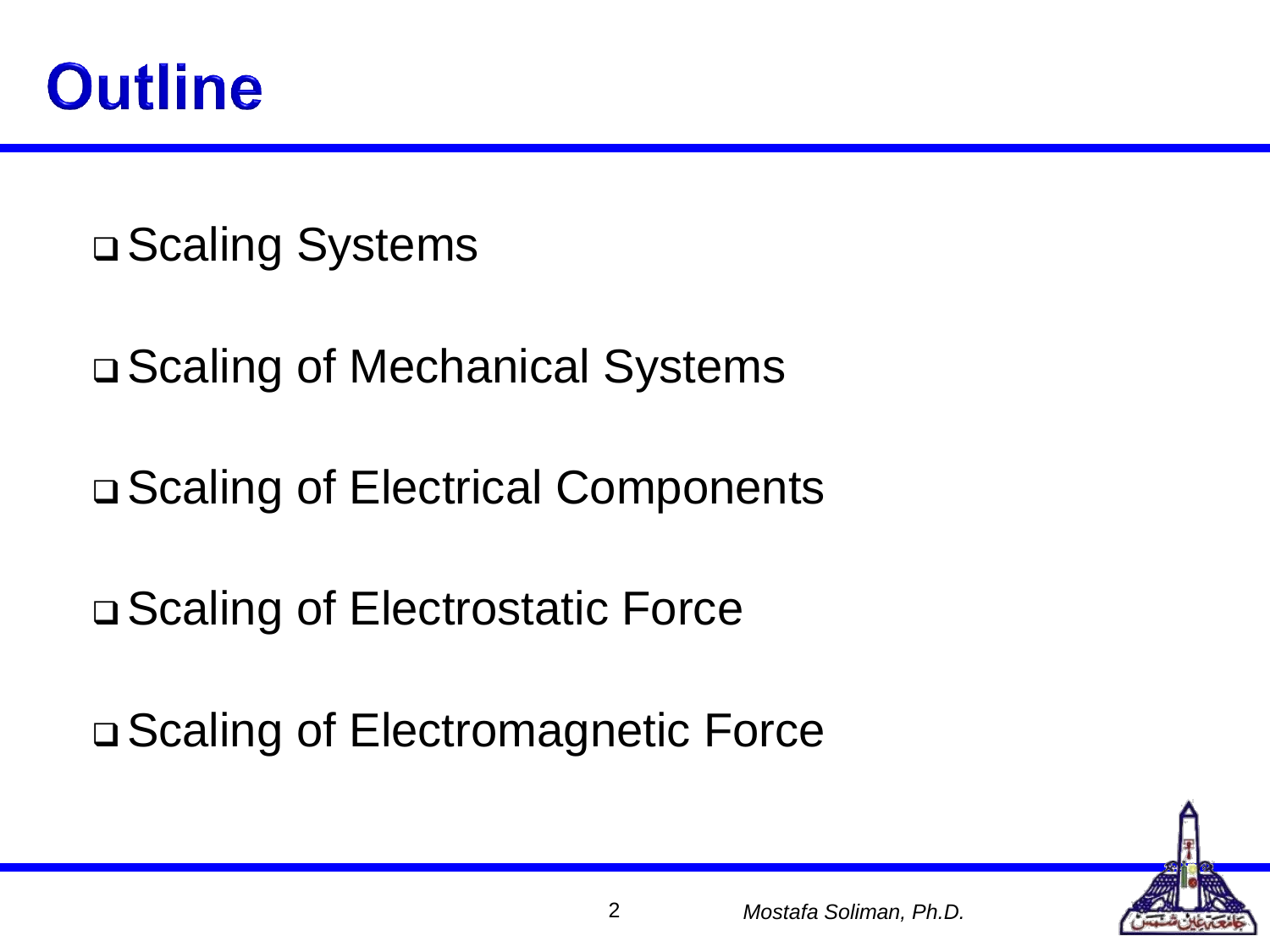### **Scaling of Systems**

 As the size of a system changes, its geometrical and physical parameters change.



□ If you drop an ant from ten times its height, it will survive. But That is not the case with big beings.

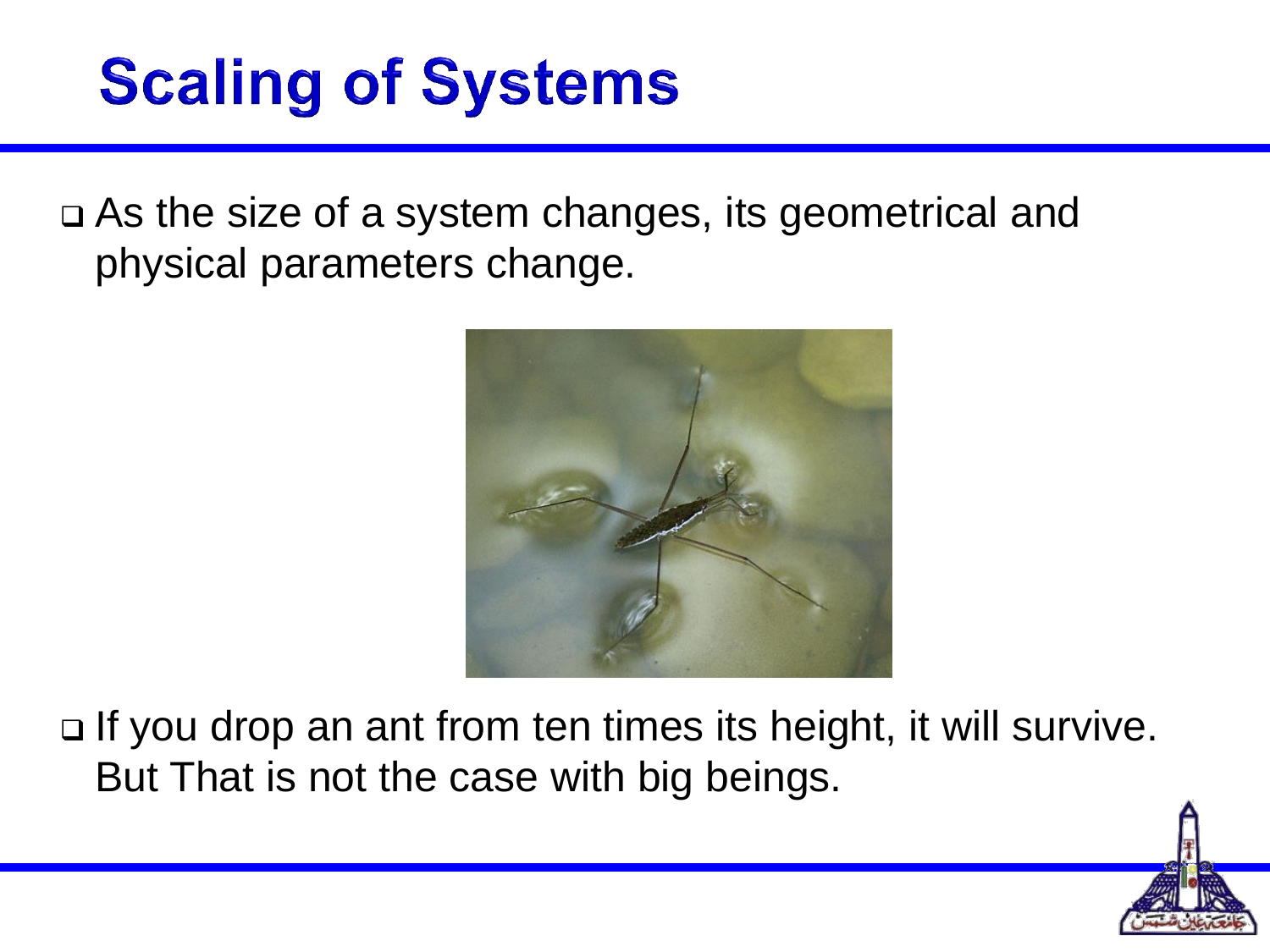# **Scaling of Systems, Example**



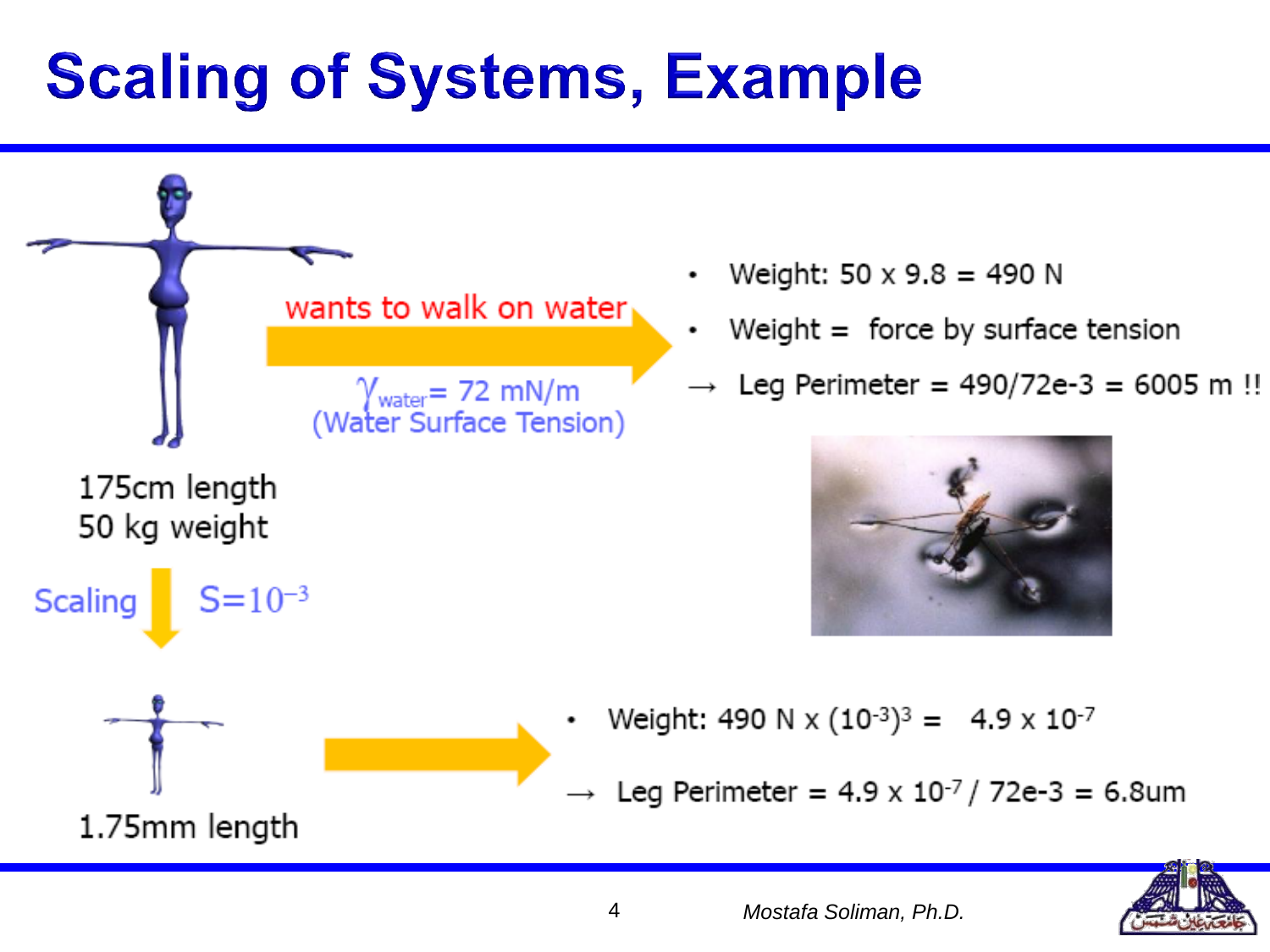# **Scaling of Systems**

- When designing a MEMS system, first thing we think about is what kind of force we use for actuation.
- The actuating force depends on the actuation phenomenon, for example,
	- $\Box$ Electrostatic force  $\rightarrow$  electric field
	- $\Box$ Magnetic force  $\rightarrow$  magnetic field
- It is important to know how such systems will behave as the physical dimensions (size) reduces.
- Scaling theory is a valuable guide to what may work and what may not when we go to the micro scale.

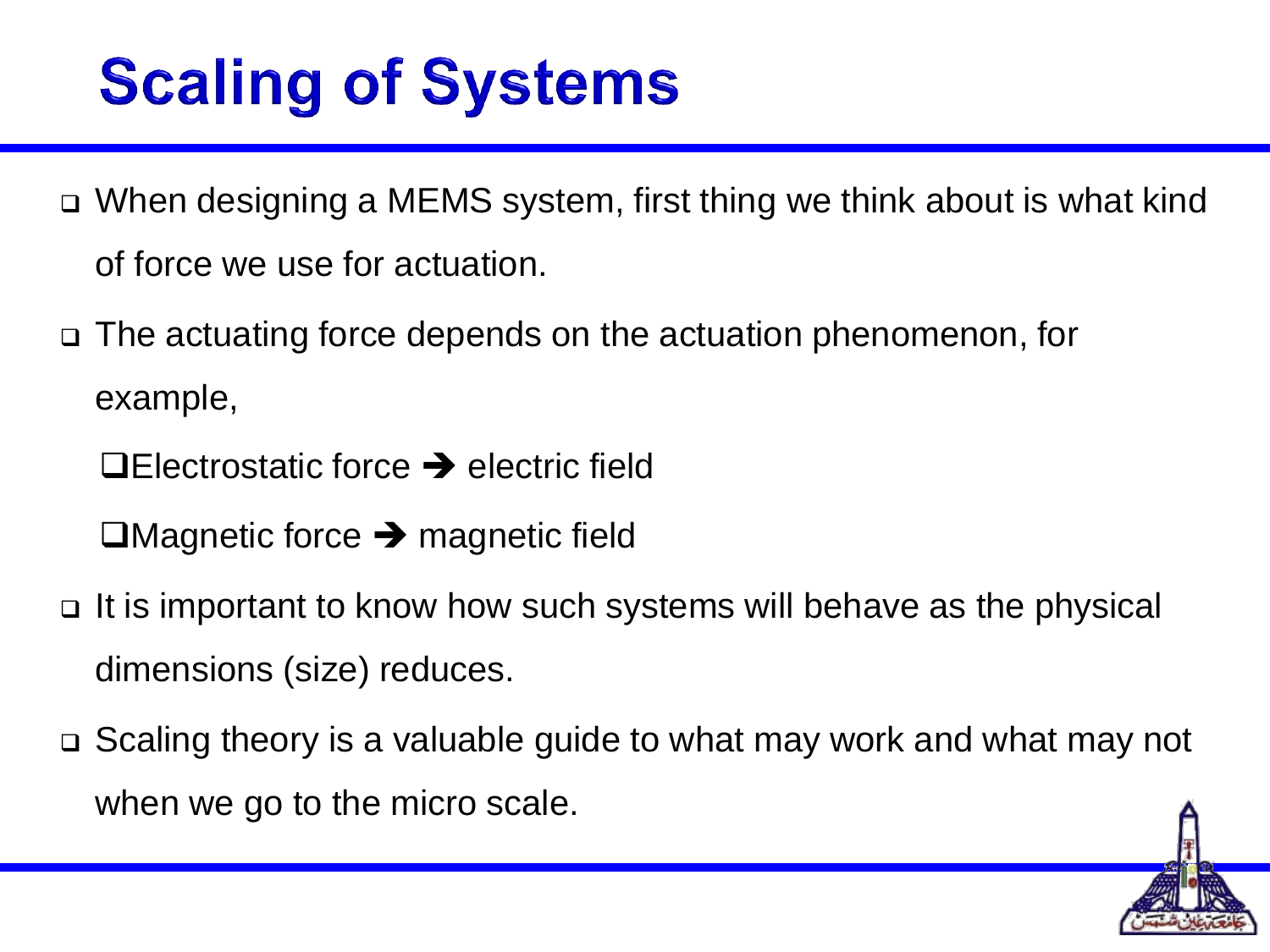# **Scaling of Mechanical Systems**

- We define the scale variable "*s"* which represents the linear scale of the system.
- $\textsf{m}$  Then,  $0\,{<}\,s\,{<}\,1$
- Nominally *s* = 1, then if *s* changes to 0.1, all the dimensions of the system are decreased by a factor of 10.
- Now if a system is scaled down 10 times its original size, then,

$$
x_s = sx_o
$$
  
\n
$$
A_s = x_s y_s = sx_o s y_o = s^2 A_o
$$
  
\n
$$
V_s = x_s y_s z_s = sx_o s y_o s z_o = s^3 V_o
$$

□ Which means that the area scales as *s*<sup>2</sup> and the volume scales as *s*<sup>3</sup>. Area to volume ratio (1/*s*) increases with scaling down the system.

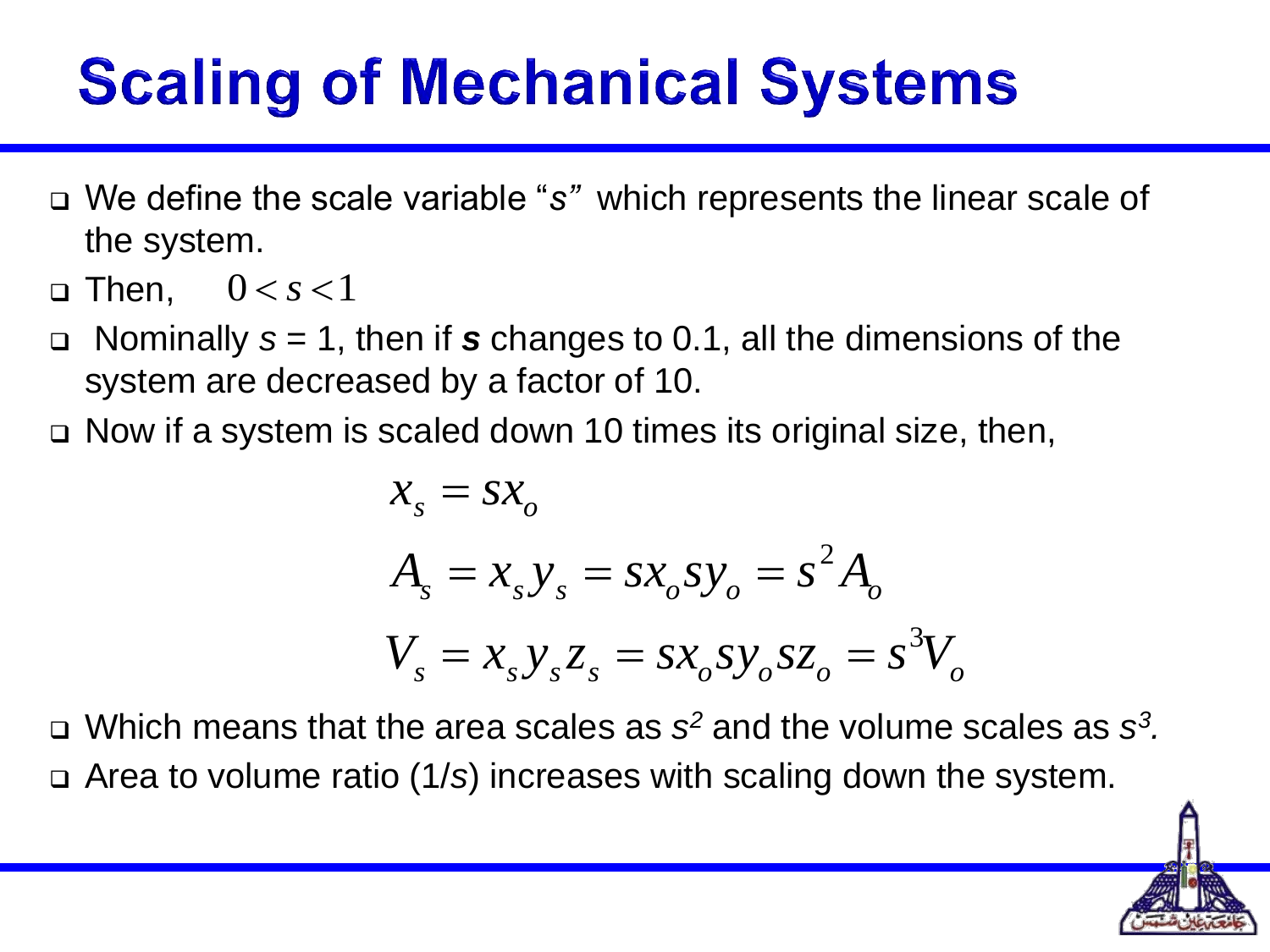# **Scaling of Mechanical Systems**

Mass scales as follows:

$$
M_{s} = \rho V_{s} = (s^{0} \rho) \times (s^{3} V_{0}) = s^{3} M_{0}
$$

- Where  $\rho$ , the density, is constant and does not change with scaling the system. Assuming *four force laws* are described as follows:

$$
F = \begin{bmatrix} s^1 \\ s^2 \\ s^3 \\ s^4 \end{bmatrix}
$$

 This matrix form is used to show a number of different force cases and scale sizes in a simple way.

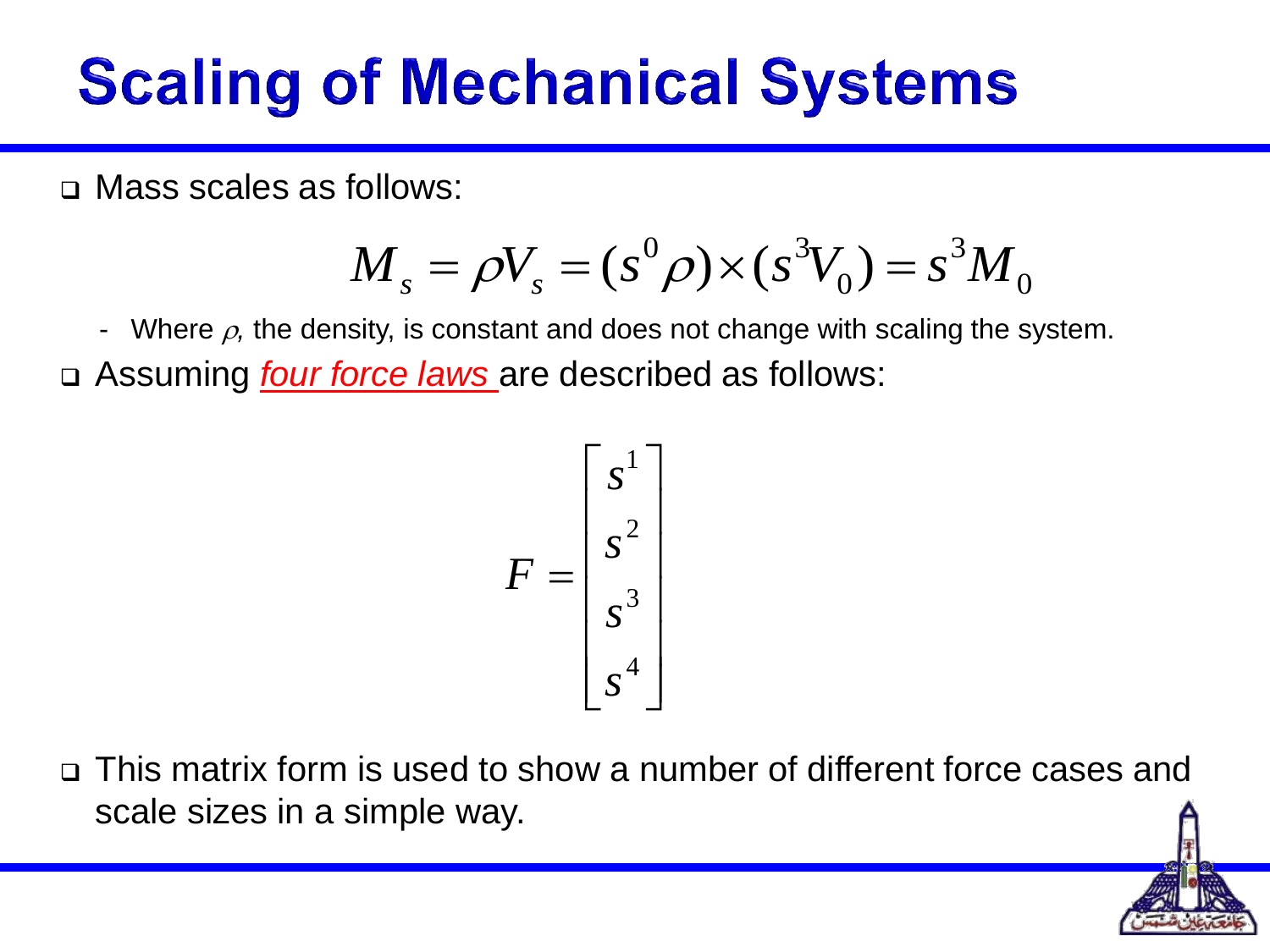### **Scaling of Acceleration**

□ The acceleration is defined as:

$$
a = \frac{Force}{Mass} = \frac{F}{M}
$$

□ The acceleration can be scaled as:

$$
a = \left[s^{F}\right]\left[s^{-3}\right] = \begin{bmatrix} s^{1} \\ s^{2} \\ s^{3} \\ s^{4} \end{bmatrix} \begin{bmatrix} s^{3} \\ s^{3} \\ s^{3} \\ s^{4} \end{bmatrix}^{1} = \begin{bmatrix} s^{1} \\ s^{2} \\ s^{3} \\ s^{4} \end{bmatrix} \begin{bmatrix} s^{-3} \\ s^{-3} \\ s^{-3} \\ s^{4} \end{bmatrix} = \begin{bmatrix} s^{-2} \\ s^{-1} \\ s^{0} \\ s^{1} \end{bmatrix}
$$

- $\Box$  As the force scales down (s<sup>1</sup> to s<sup>4</sup>), the acceleration decreases.
- This is an interesting result. When the force scales as [*s 1* ], the acceleration scales as [*s -2* ]. If the size of the system decreases by a factor of 100, the acceleration increases by  $(1/100)^{-2} = 10000$ .
- **Small structures can be accelerated faster than big ones.**

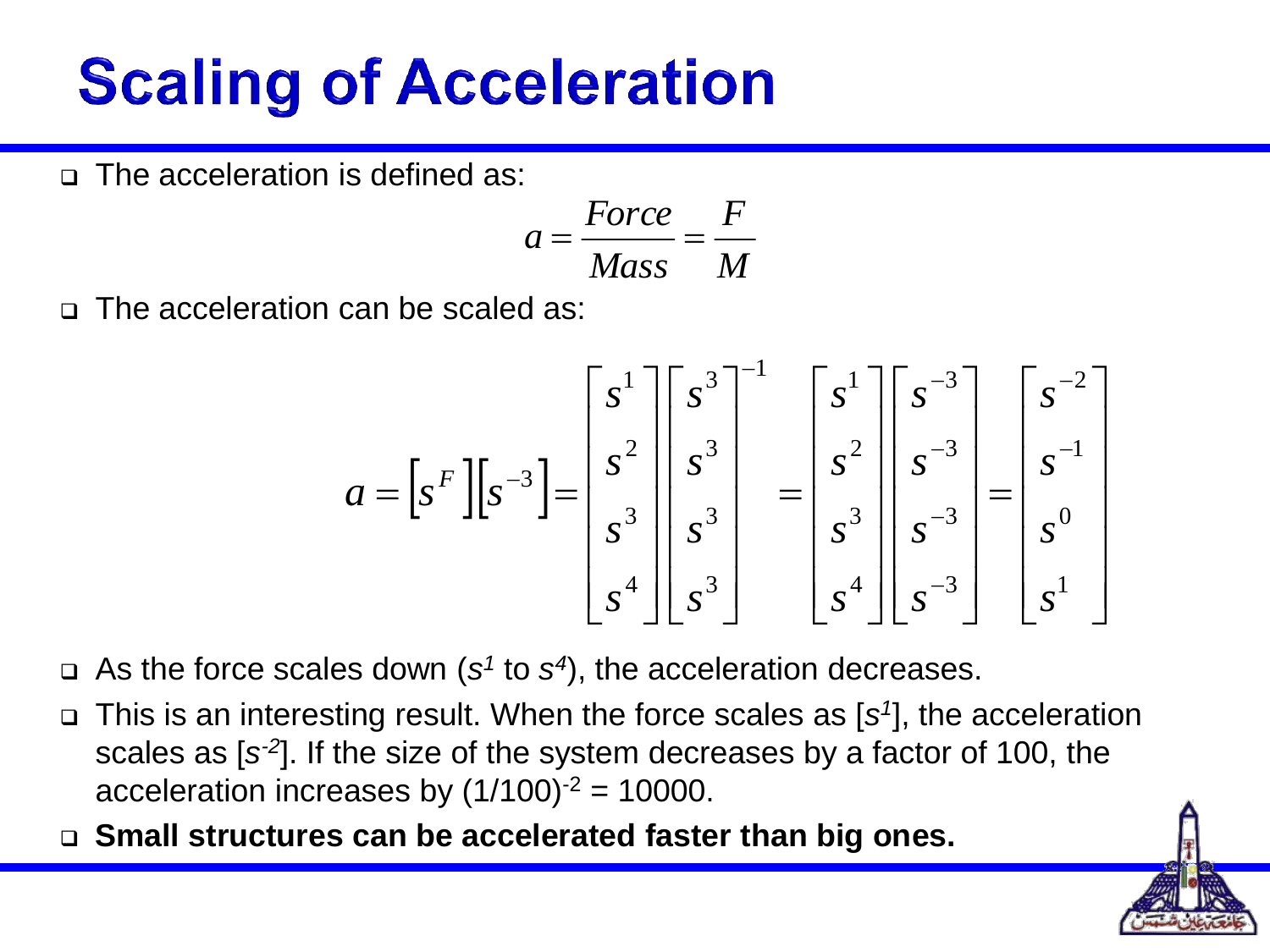# **Scaling of Transient Time**

The transient time *t tr* to move from point A to B can be calculated as:

$$
x = \frac{1}{2}at_{tr}^{2} \qquad t_{tr} = \sqrt{\frac{2x}{a}} = \sqrt{2} \cdot (x)^{0.5} \cdot (a)^{-0.5}
$$

 $\Box$  In matrix form:

$$
t_{tr} = \begin{bmatrix} s^{0} \\ s^{0} \\ s^{0} \\ s^{0} \end{bmatrix} \begin{bmatrix} s^{1} \\ s^{1} \\ s^{1} \\ s^{1} \\ s^{1} \end{bmatrix}^{0.5} \begin{bmatrix} s^{-2} \\ s^{-1} \\ s^{0} \\ s^{0} \\ s^{1} \end{bmatrix}^{0.5} = \begin{bmatrix} s^{0} \\ s^{0} \\ s^{0} \\ s^{0} \end{bmatrix} \begin{bmatrix} s^{0.5} \\ s^{0.5} \\ s^{0} \\ s^{0} \end{bmatrix} \begin{bmatrix} s^{1} \\ s^{1} \\ s^{0} \\ s^{0} \end{bmatrix} = \begin{bmatrix} s^{1.5} \\ s^{1} \\ s^{0} \\ s^{0} \end{bmatrix}
$$

- $\Box$  As the force scales down ( $s^1$  to  $s^4$ ), the transient time increases.
- This is an interesting result. Even in the worst case, where *F=[s<sup>4</sup> ],* the time required to perform a task is constant when the scale goes down.
- when *F=[s<sup>2</sup> ],* the time required to perform a task decreases as the scale "*s"* goes down.
- **Small things are quick.**

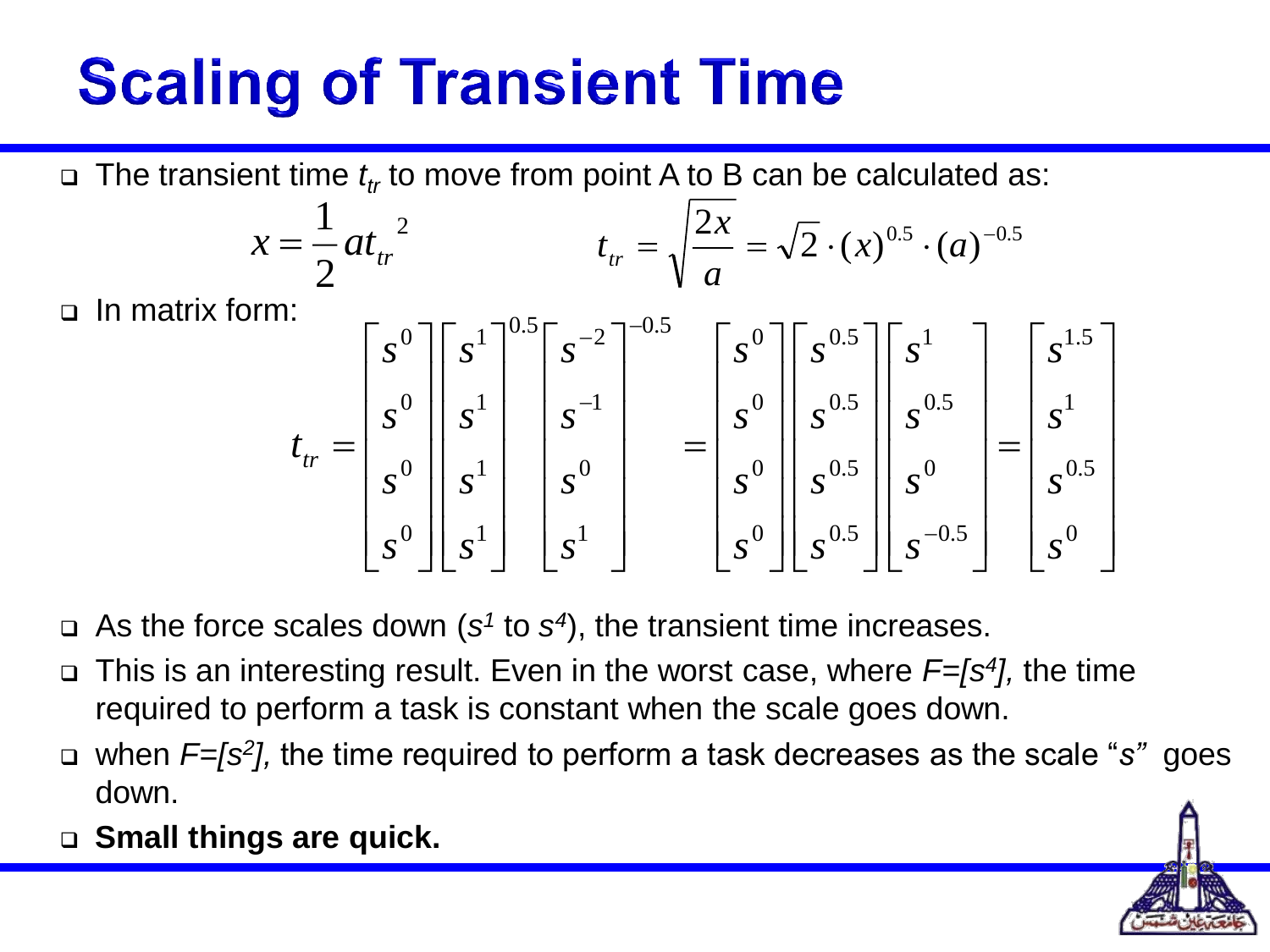## **Scaling of Power Density**

The power, *P*, or work done on the object per unit time is:

 $\Box$  In matrix form:

$$
P = \frac{Fx}{t_{tr}}
$$
  
\n
$$
P = \begin{bmatrix} s^{1} \\ s^{2} \\ s^{3} \\ s^{4} \end{bmatrix} \begin{bmatrix} s^{1} \\ s^{1} \\ s^{1} \\ s^{1} \end{bmatrix} \begin{bmatrix} s^{-1.5} \\ s^{-1} \\ s^{-0.5} \\ s^{0} \end{bmatrix} = \begin{bmatrix} s^{0.5} \\ s^{2} \\ s^{3.5} \\ s^{5} \end{bmatrix}
$$

The power that can be produced per unit volume is:

$$
\frac{P}{\text{volume}} = \begin{bmatrix} s^{0.5} \\ s^2 \\ s^{3.5} \\ s^3 \end{bmatrix} \begin{bmatrix} s^3 \\ s^3 \\ s^3 \\ s^4 \end{bmatrix}^{-1} = \begin{bmatrix} s^{-2.5} \\ s^{-1} \\ s^{0.5} \\ s^2 \end{bmatrix}
$$

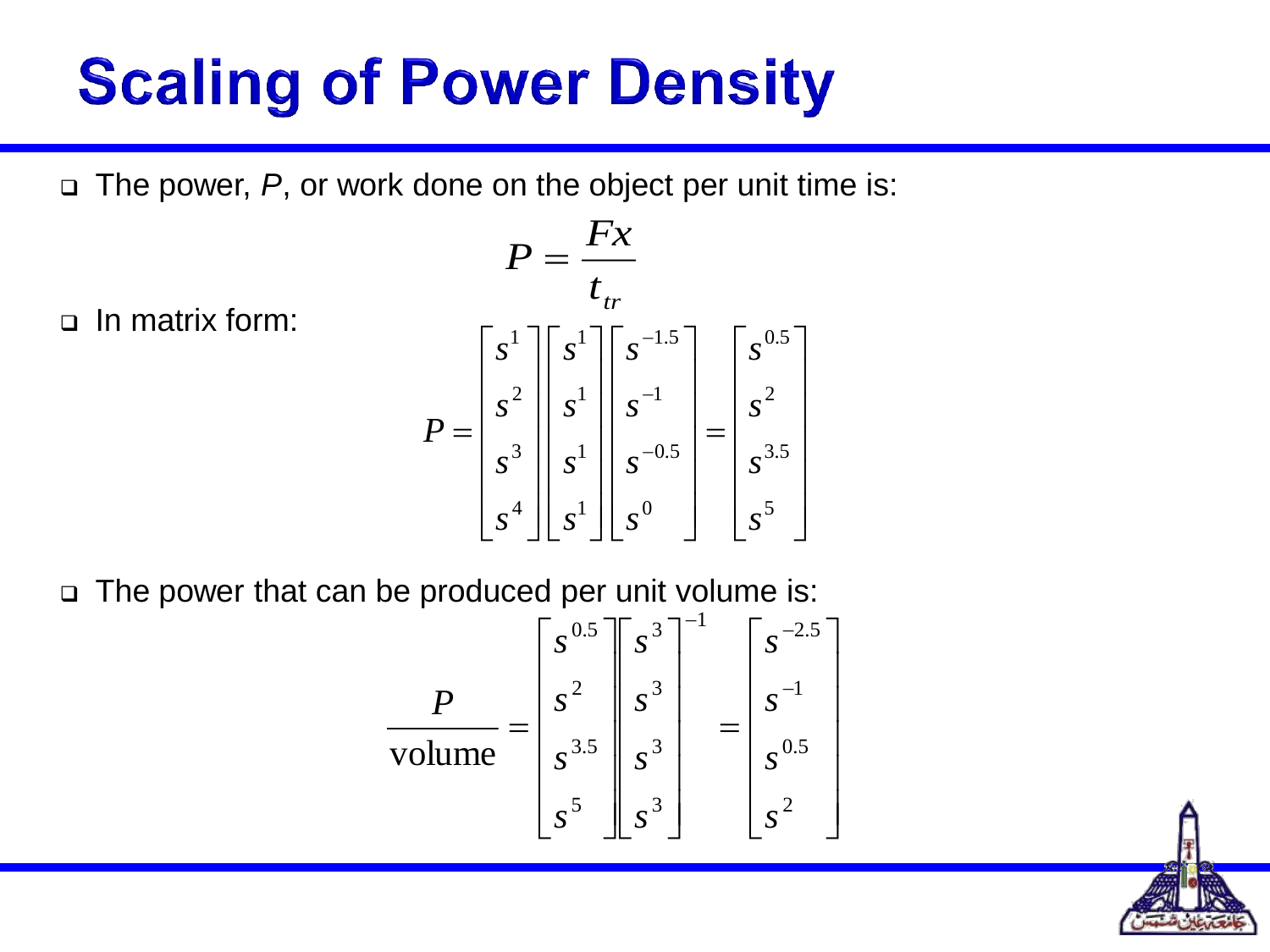# **Scaling of Power Density**

$$
\frac{P}{\text{volume}} = \begin{bmatrix} s^{0.5} \\ s^2 \\ s^{3.5} \\ s^5 \end{bmatrix} \begin{bmatrix} s^3 \\ s^3 \\ s^3 \\ s^4 \end{bmatrix}^{-1} = \begin{bmatrix} s^{-2.5} \\ s^{-1} \\ s^{0.5} \\ s^2 \end{bmatrix}
$$

 When the force scales as [*s 2* ], then the power per unit volume scales as [s<sup>-1</sup>]. For example, when the scale decreases by a factor of 10, the force reduces by a factor of 100 but the power that can be generated per unit volume increases by a factor of 10. Thus, for force laws with a power higher than [*s 2* ], the power generated per unit volume degrades as the scale decreases.

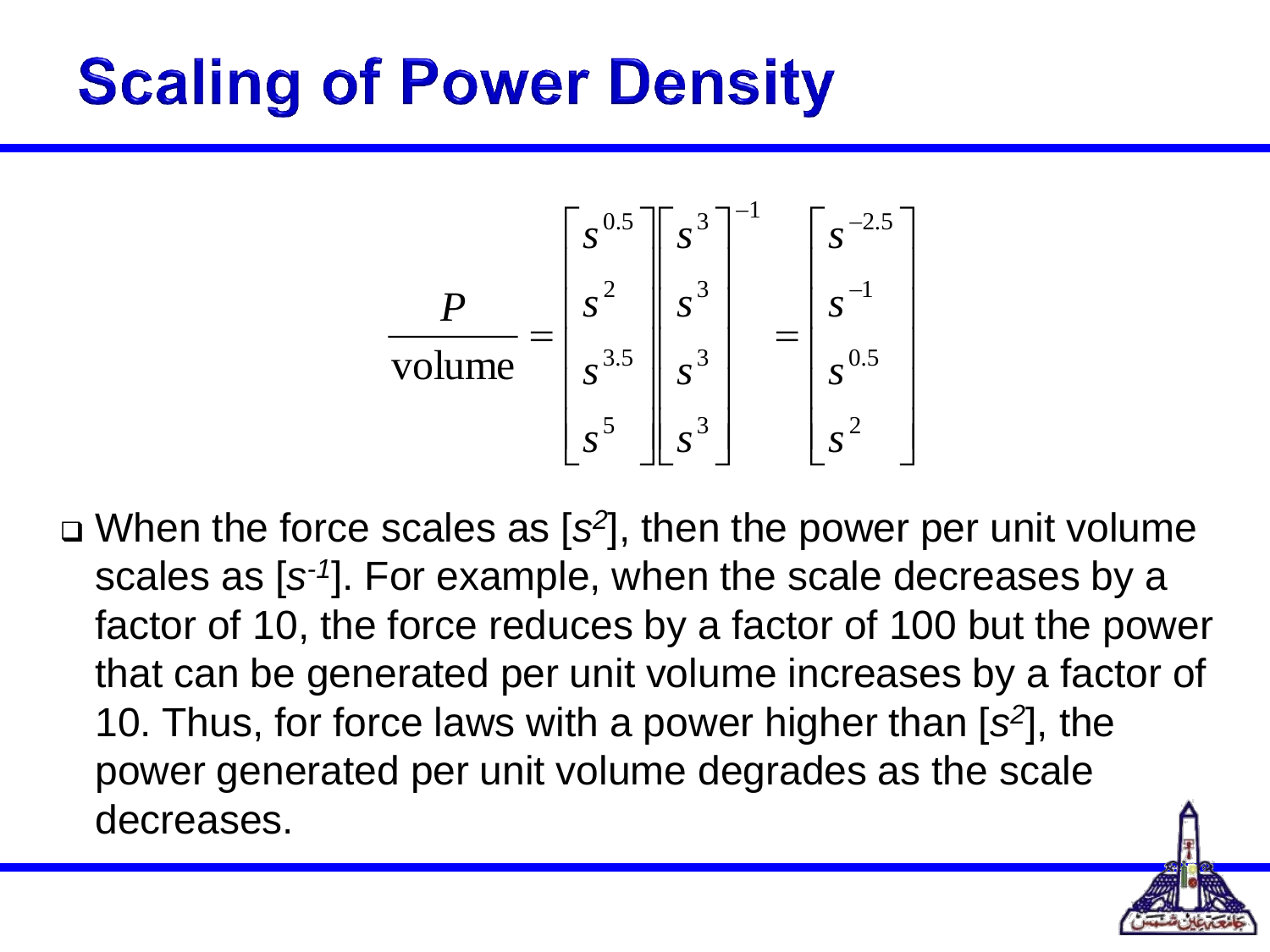## **Scaling of electrical components**



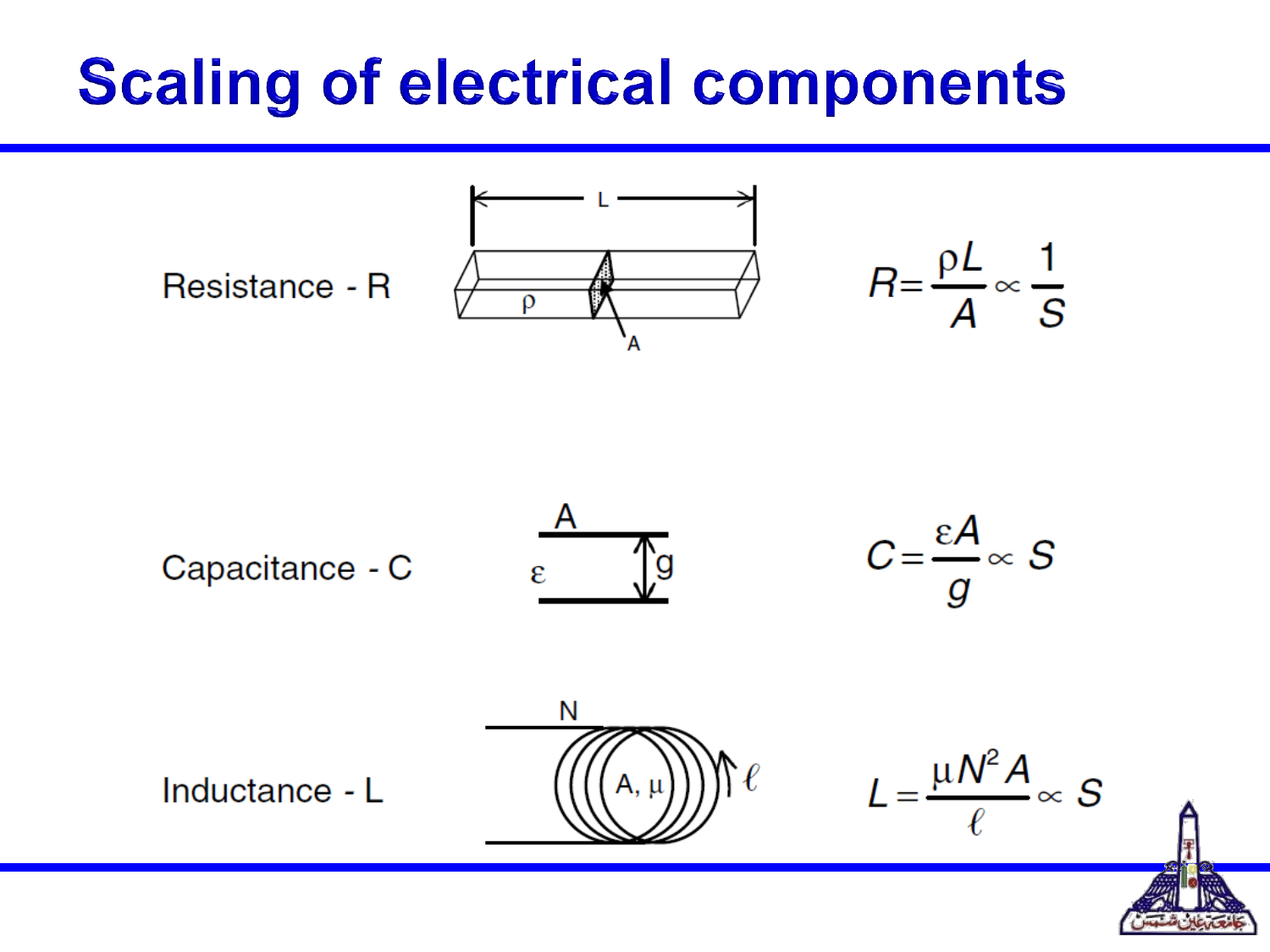# **Scaling of electrostatic force**

Stored potential energy is:

$$
U=\frac{1}{2}CV^2
$$

□ The capacitance is:

$$
C = \frac{\varepsilon_o A}{d} = \frac{\varepsilon_o \text{ }wl}{d}
$$



The electrostatic force is expressed as:

$$
F = \frac{\partial U}{\partial x} = \frac{\partial}{\partial x} \left[ \frac{1}{2} \varepsilon_o \frac{wl}{d} V^2 \right]
$$

 $\Box$  The applied voltage can be expressed as  $V = E d$  , where E is the electric field strength (Volt/m).

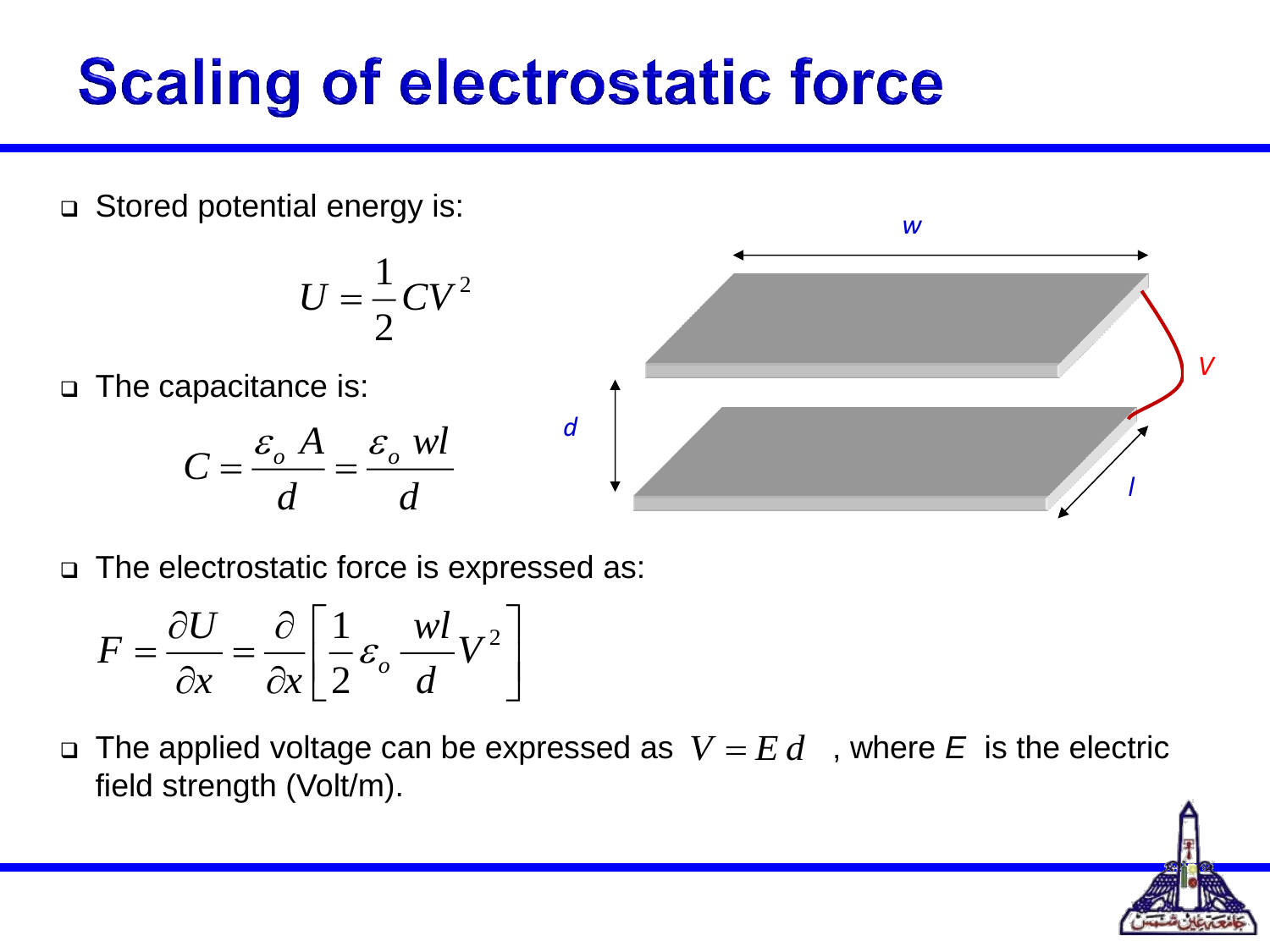# **Scaling of electrostatic force**



The Electrostatic force will scale as

$$
F = s^2 E^2 \text{ or, } F \alpha s^2
$$

In this case, scaling of the force depends on the scaling of the electric field *E*.

 $\Box$  If the field strength, E, does not change with the scale, then  $E\alpha s^0$  and F will scale as *s 2* .

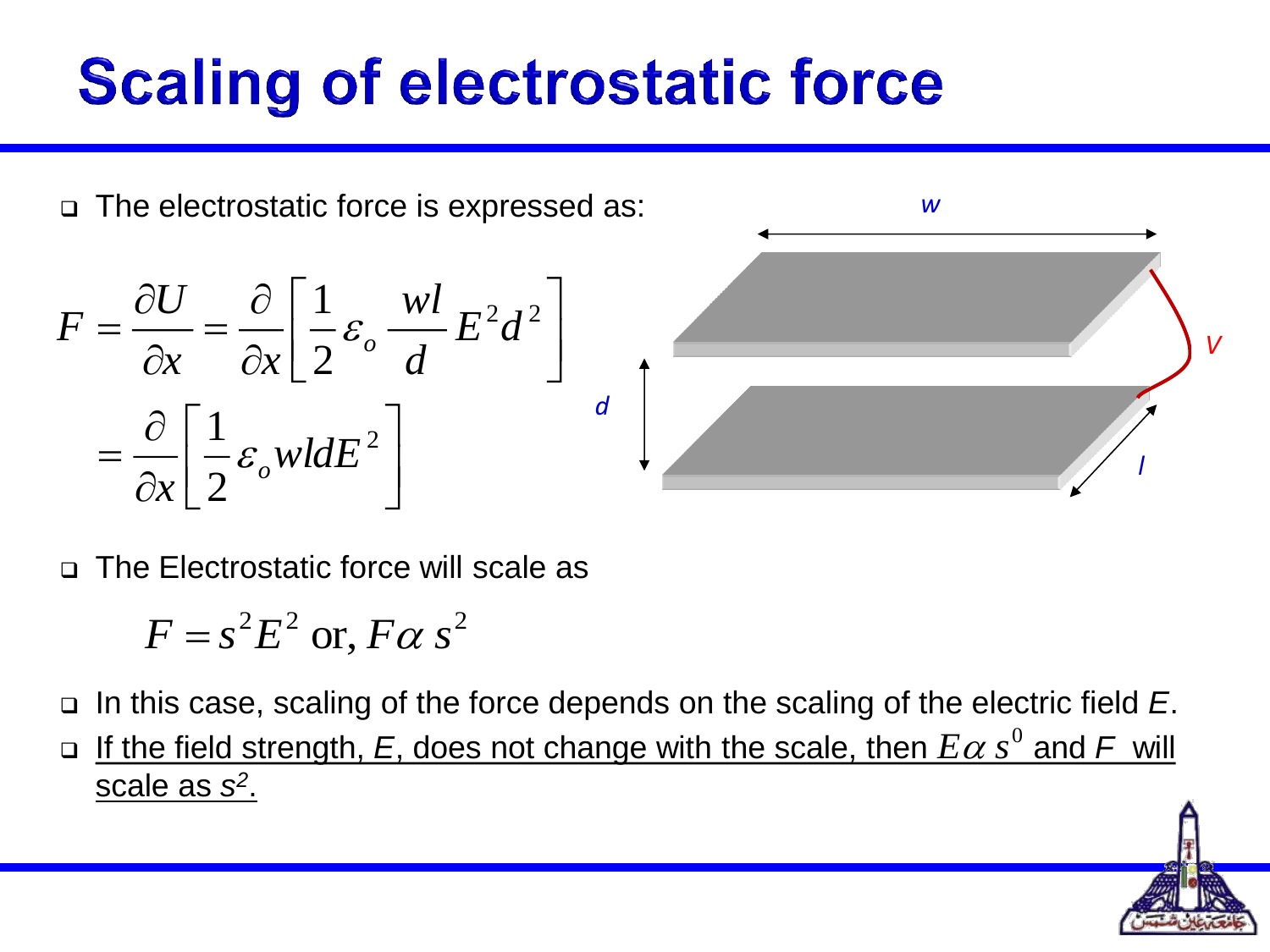# **Scaling of electrostatic force**

 For micro-scale, where the separation between electrodes and surfaces is reduced dramatically, the voltage can be increased without breaking down the air gap. This is explained by Paschen's law.



- **The electrostatic force scales as** *s <sup>2</sup>***or** *s 1* **.**
- **The electrostatic force is surface force, so it scales well in the micro domain.**

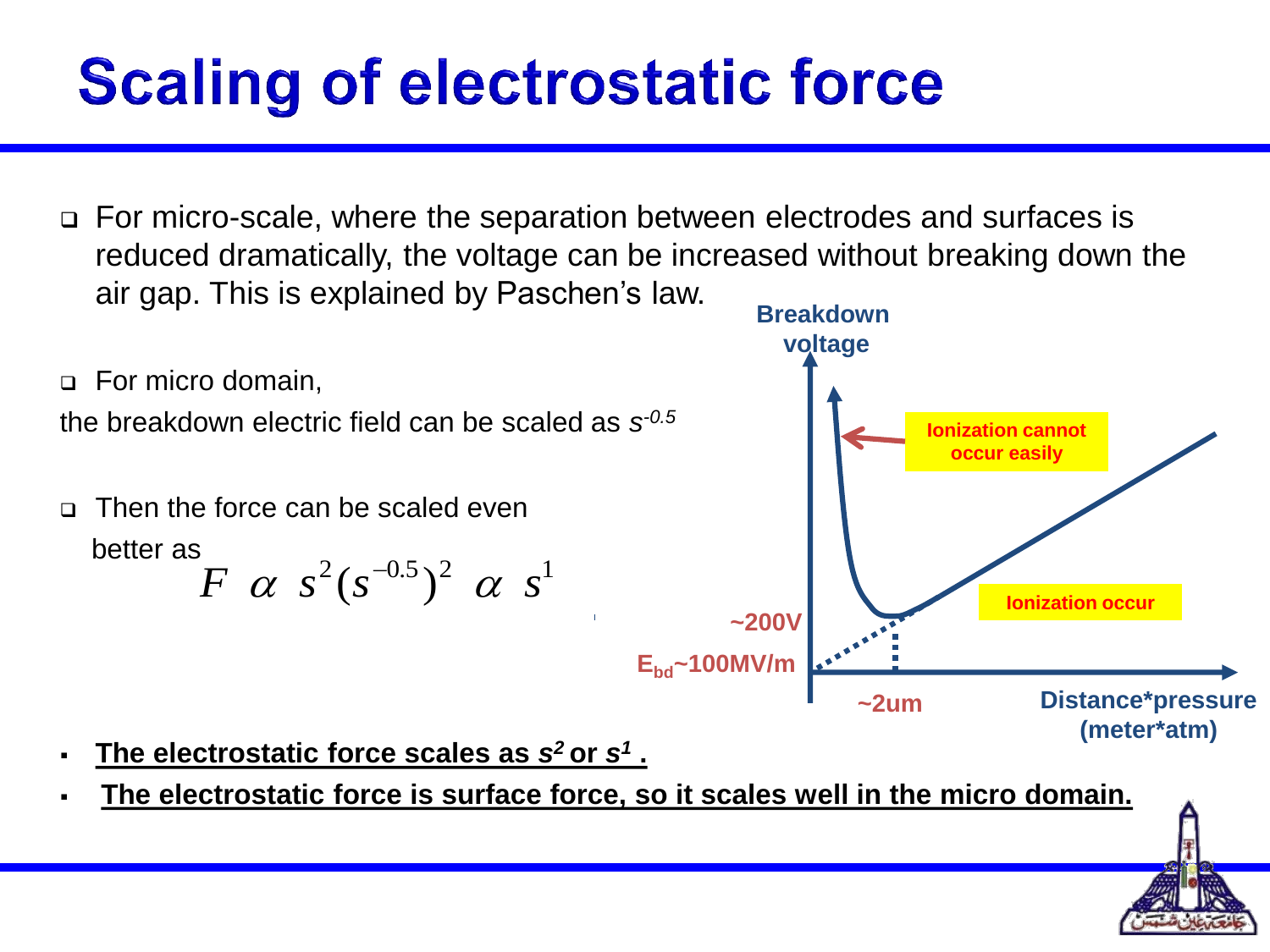# **Scaling of electromagnetic force**

#### **Force between two wires:**

- a- Constant current density:  $F=[s^4]$ .
- b- Constant heat flow through the surface of the wire:  $F=[s^3]$ .
- c- Constant temperature rise of the wire:  $F=[s^2]$ .

#### **Force between a wire and a permanent magnet:**

- a- Constant current density:  $F=[s^3]$ .
- b- Constant heat flow through the surface of the wire:  $F=[s^{2.5}]$ .

c- Constant temperature rise of the wire:  $F=[s^2]$ .

- The electromagnetic force scales as  $s^2$  for best case scenario.
- The electromagnetic force is body, or volume, force, so it does not scale well in the micro domain.
- **In micro domain, electrostatic forces are more favorable.**